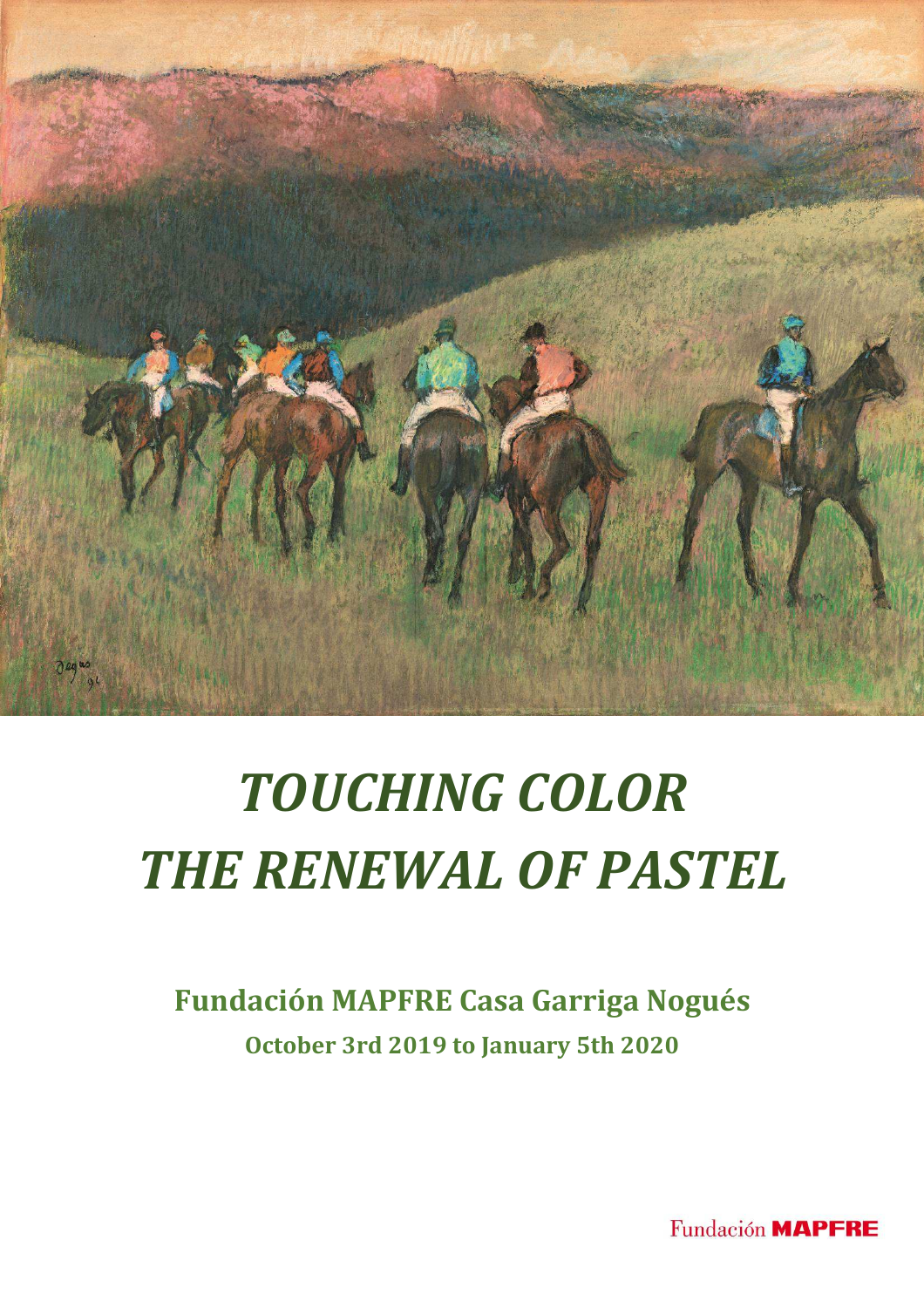# **Fundación MAPFRE**

**Dates:** October 3rd 2019 to January 5th 2020 **Location:** Sala Fundación MAPFRE Casa Garriga Nogués (Carrer de la Diputació, 250) **Curator:** Philippe Saunier, museum curator. **Production:** Fundación MAPFRE

- http://exposiciones.fundacionmapfre.org/tocarelcolor
- @mapfrefcultura #TocarElColor
- @mapfrefcultura #TocarElColor
- facebook.com/fundacionmapfrecultura

Corporate communication

Alejandra Fernández Martinez 91581.84.64 alejandra@fundacionmapfre.org

Cover image: Edgar Degas *Chevaux de courses dans un paysage*, 1894 [Racehorses in a Landscape] Pastel on paper Carmen Thyssen-Bornemisza Collection, on loan at the Museo Nacional Thyssen-Bornemisza, Madrid CTB.1981.11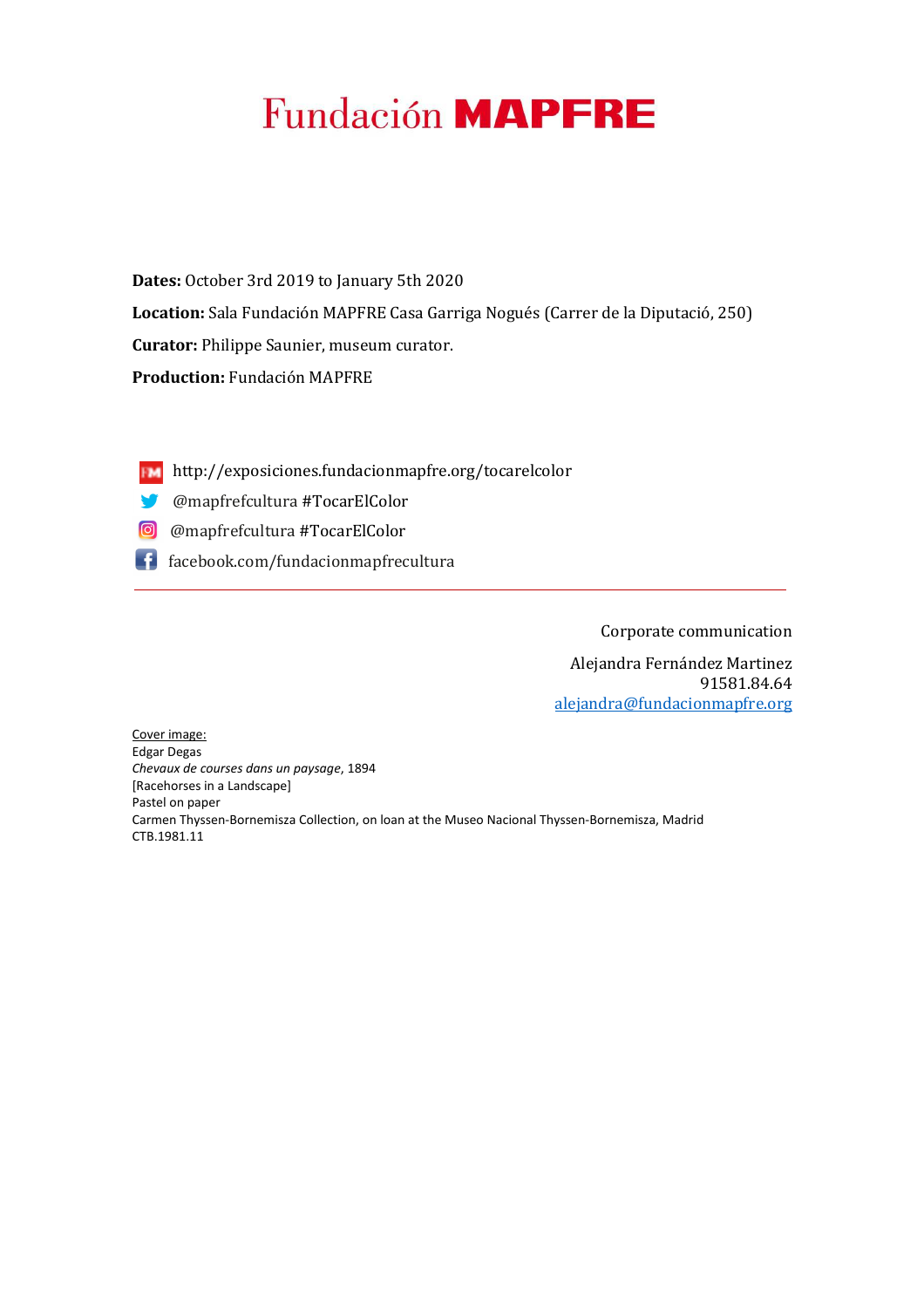## **INTRODUCTION**

The history of art is not only the narrative of the visual propositions put forth by artists and movements but also the study of the techniques and materials used. This exhibition is centered on one of them: the pastel, a technique that has traditionally been considered superior to drawing but inferior to painting. The exhibition invites viewers to reflect on the position held by this art form within our collective consciousness and to enjoy an approximation into its profound history.

*Touching Color. The Renewal of Pastel* delves into the history of the resurgence of pastel from the decade of 1830 onward - when the term "pastelist" or pastel artist appeareduntil the many evolutions it took on during the 20th century. Although pastel as a technique experienced great growth during the 18th century, to the point of becoming an art form in full right, it never managed to fully ascertain its legitimacy versus oil painting, considered as the top discipline. Its intrinsic fragility, its typecasting within the genre of portraiture (at the time much less valued than the representation of great historic events or religious motifs), and its appropriation by part of numerous women artists denied pastel the right to become part of the realm of "grand" paintings. Simultaneously, the frequent use of pastel for drafting often generated confusion placing this art form among the graphic arts. For all these reasons, it is not until the 19th century when pastel, as an art form, begins to slowly regain its autonomy versus painting, consequently reaching its zenith. *Touching Color. The Renewal of Pastel* marks this very moment of renaissance for the technique as the starting point of its discourse focusing on works that justify calling their authors "pastel artists."

Creators such as Eugène Boudin, Odilon Redon or Edgar Degas, are amongst those who utilize this technique and manage to grant it an innovative status; a new position that is maintained throughout the early 20th century and which applies to a rupture of artistic languages that would give way to the following generation that included artists such as Pablo Picasso, Joan Miró, María Blanchard or Theo van Doesburg, among others.

The exhibition, produced by Fundación MAPFRE, has been made possible by the support of over seventy lenders who have generously collaborated towards it. Among them: Musée National Picasso (Paris); Musée des Beaux-Arts Jules Chéret (Nice); Centre Pompidou (Paris); Musée des Arts Décoratifs et du Design (Bordeaux); Tate Gallery (London); Museo Nacional Centro de Arte Reina Sofía (Madrid); Kröller-Müller Museum (Otterlo); High Museum of Art (Atlanta); Whitney Museum of American Art (New York); Narodni Muzej [National Museum] (Belgrade); The Israel Musem (Jerusalem), among others. Also, Fundación MAPFRE would like to acknowledge the generous and essential disposition of private collectors who have agreed to loan works of extraordinary quality to the show, some of which will be exhibited for the first time in our country.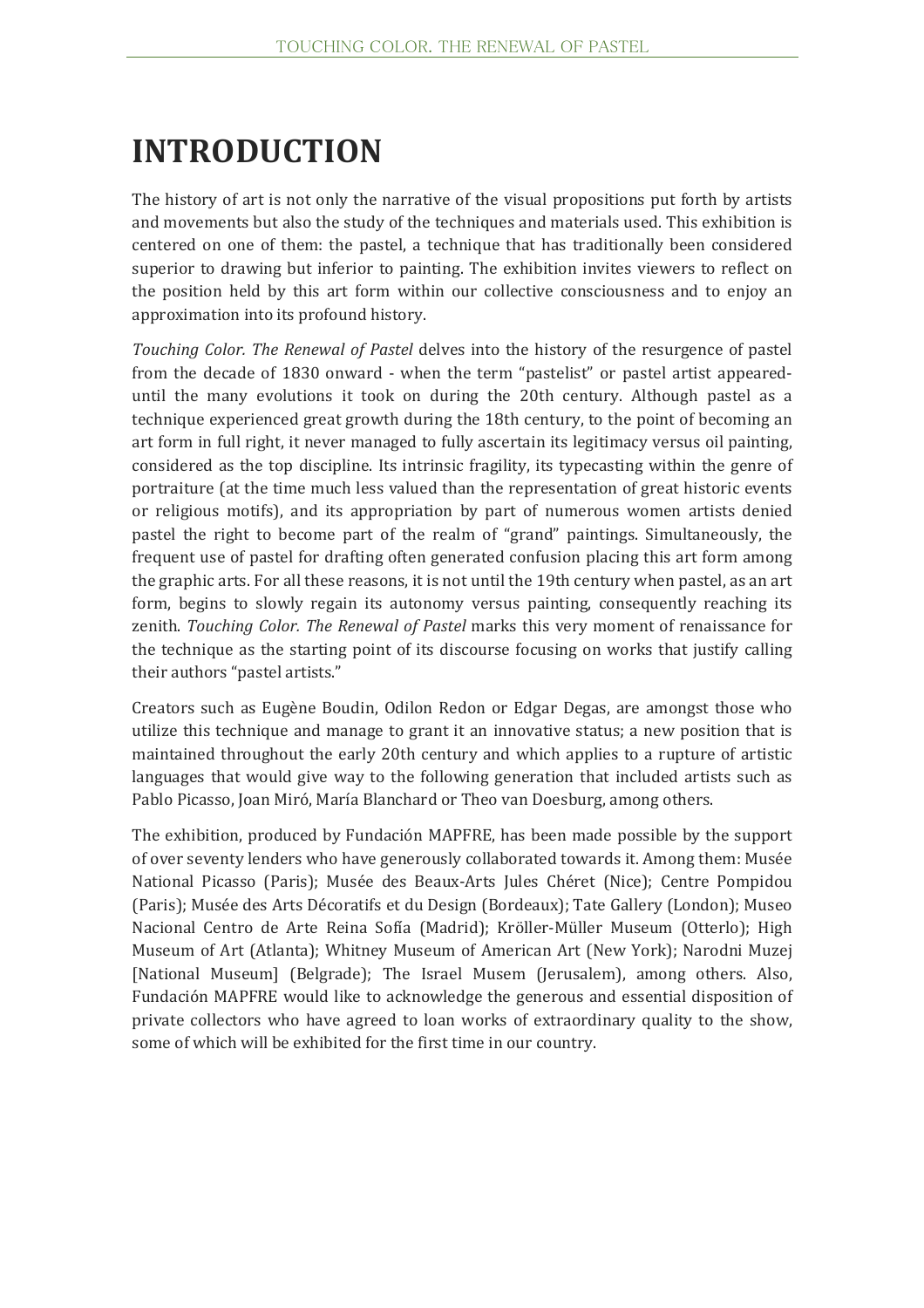### **THE EXHIBITION**

The Exhibition includes 96 works by 68 artists and is articulated in ten sections focusing on the history of the resurgence of pastel from an international perspective. The show aims to highlight the period's main episodes and most relevant figures, those who allowed pastel to claim its place as an art form in its own right.

#### **THE 18TH CENTURY AS A MIRROR**

When reviewing pastel art during the  $19<sup>th</sup>$  and  $20<sup>th</sup>$  centuries, one finds somewhat of a trend: allusions to the 18th century become a true narrative discourse. This can be observed in an artist as late as Jean Hélion (1904 – 1987), whose pastel self-portrait makes a specific reference to a renowned self-portrait by another pastel artist precisely from the 18th century: Jean Siméon Chardin (1699-1779).



More or less distant in time, these echoes are not only a play on tradition. Viewers must recall that the hierarchy of techniques - a hierarchy that was certainly very real - would place pastel artists under the suspicion of practicing a type of painting that was second tier. By invoking the  $18<sup>th</sup>$  century (a golden age as prominent as any) these artists intended to appropriate part of the legitimacy acquired by their predecessors; predecessors who managed to emancipate the colored bars from their traditional function as tools for drafting while placing them within the realm of painting.

Nevertheless, the homage to the prior century can also obey more aesthetic reasons. 18th century pastels with their lightness, charm, elegance and ease, constitute an invitation to free one's self from the conventions and rules imposed by academic programs. This is understood, for example, by Jules Chéret (1836-1932) who electrifies his compositions with an energy that was defined by critics of the time as being a "fanfare of colors" and "flashes of fantasy".

Jules Chéret *La Sérénade,* 1912 [The Serenade] Pastel on canvas Musée des Beaux-Arts Jules Chéret, Nice Donation of Baron Vitta, 1925 Inv. N.Mba 2189 © Ville de Nice Musée des Beaux-Arts Jules Chéret –Photo Muriel ANSSENS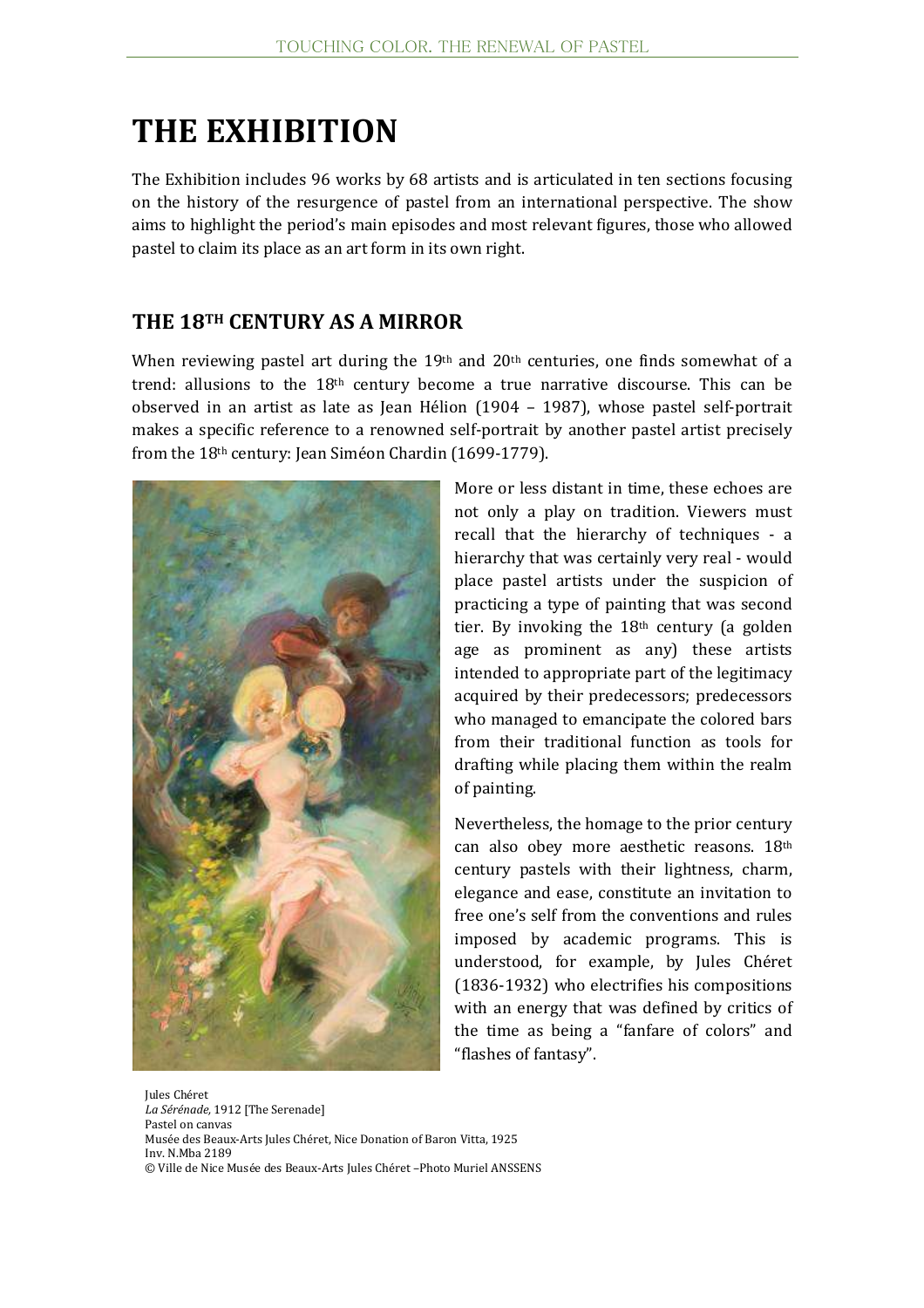#### **A FEMININE ART FORM?**

In our collective consciousness, pastel is an art form intrinsically and somewhat hastily associated to the work of women artists. In fact, the practice of pastel attracted several female creators from the  $18<sup>th</sup>$  century onward, with Rosalba Carriera (1675-1757) at the helm, in part because it would be difficult for them to prevail in the dominant disciplines. Instead, pastel would be considered an apt choice as it is a less expensive and complex medium than others considered as "major".



Without abstaining from the practice of oil painting, many women have exceptional careers as pastel artists: Belgian artist Berthe Art (1857-1934) participated in the founding of the Belgian Circle of Watercolor and Pastel Artists; her compatriot Louise De Hem (1866-1922) achieved a Gold Medal at the 1901 Paris Salon; for her part, American artist Mary Cassatt (1844- 1926) soon comprehended the value of this medium; her pastels, with their vigorous strokes and audacious colors, modernized the genre of portraiture and the motif of maternity which is recurrent in her oeuvre.

Mary Cassatt *Mother and Child*, 1900-1914 Pastel on paper High Museum of Art, Atlanta. Purchase with funds from the Forward Arts Foundation and the Robert D. Fowler Family Inv. 2.007.119

During much time, resorting to pastel might have passed as a default choice until a great resurgence of the technique occurred in 1880. Nevertheless, the power of prejudice would force it to remain a refuge for conventional and pleasant themes throughout the entire century, one in which women were granted a role opposite to that of the creator: the model. At the time, depictions of women proliferated in which the leisurely nature of their occupations (as can be seen in *The Woman with the Dog* by Charles Léandre or in *The Black Cat* by Louise De Hem) rival elegant poses and luxurious garments used by the bourgeoisie to emulate an idealized nobility.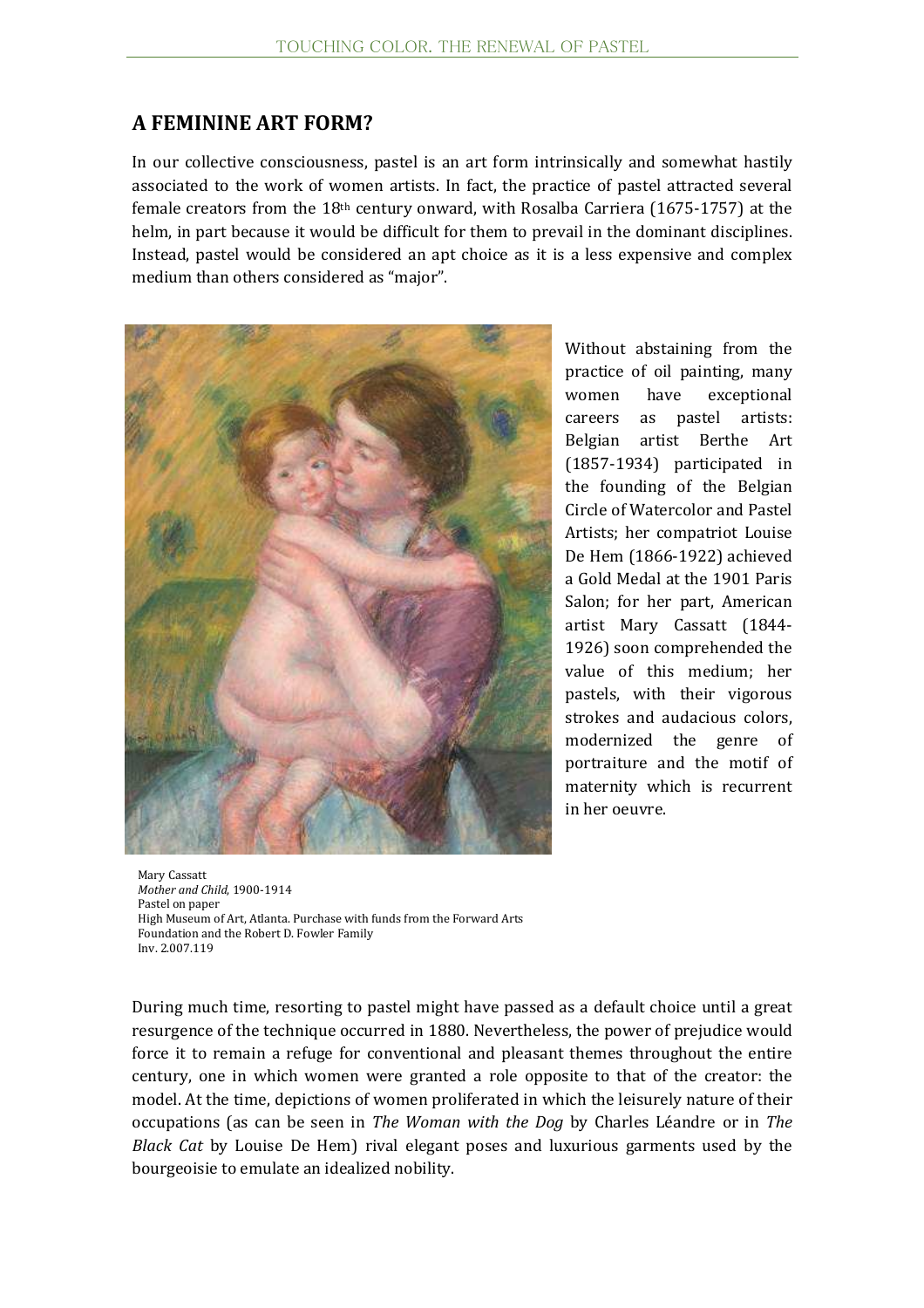#### **FLEETING IMPRESSIONS: PASTEL LANDSCAPES**

For a long time, pastel was almost exclusively an art form dedicated to portraiture and, like in oil painting, those who practiced it approached landscapes with the notion of it being a lesser genre. Nevertheless, during the 19<sup>th</sup> century, the ease of its use encouraged several artists to utilize pastels to capture the appearance of a landscape with only a few strokes. From the decade of 1830 onward, when artists began to acquire the habit of leaving their studios in search for direct contact with nature, pastel landscapes proliferated.



Eugène Boudin *Nuages blancs, ciel bleu*, c. 1859 [White Clouds, Blue Sky] Pastel on paper Musée Eugène Boudin, Honfleur Inv. 899.1.63 © H. Brauner

Among these landscape artists Camille Flers (1802-1868) is the greatest promoter of the usage of these colored bars. The importance he grants his landscapes is reflected in his decision to exhibit them at the Salon. Precisely a decision opposite to that of Eugène Boudin (1824-1898), or "the King of the Skies" (as Camille Corot called him), who during the 1850's accumulated pastel studies only to use them for canvases he would in turn save for the Salon.

Meanwhile, pastel landscapes managed to become an accepted genre. From Paul Huet and Eugène Delacroix in the first half of the 19th century to James McNeill Whistler during the beginning of the decade of 1880 and Albert Marquet around 1900, for whom capturing the physiognomy of an ever-changing sky - on the fly - becomes an almost mandatory exercise. A clear example of this is found in the spectacular *Stormy Sky* by Pierre Prins (1838-1913), whose monumentalism is an indicator of the legitimacy acquired by pastel landscape art.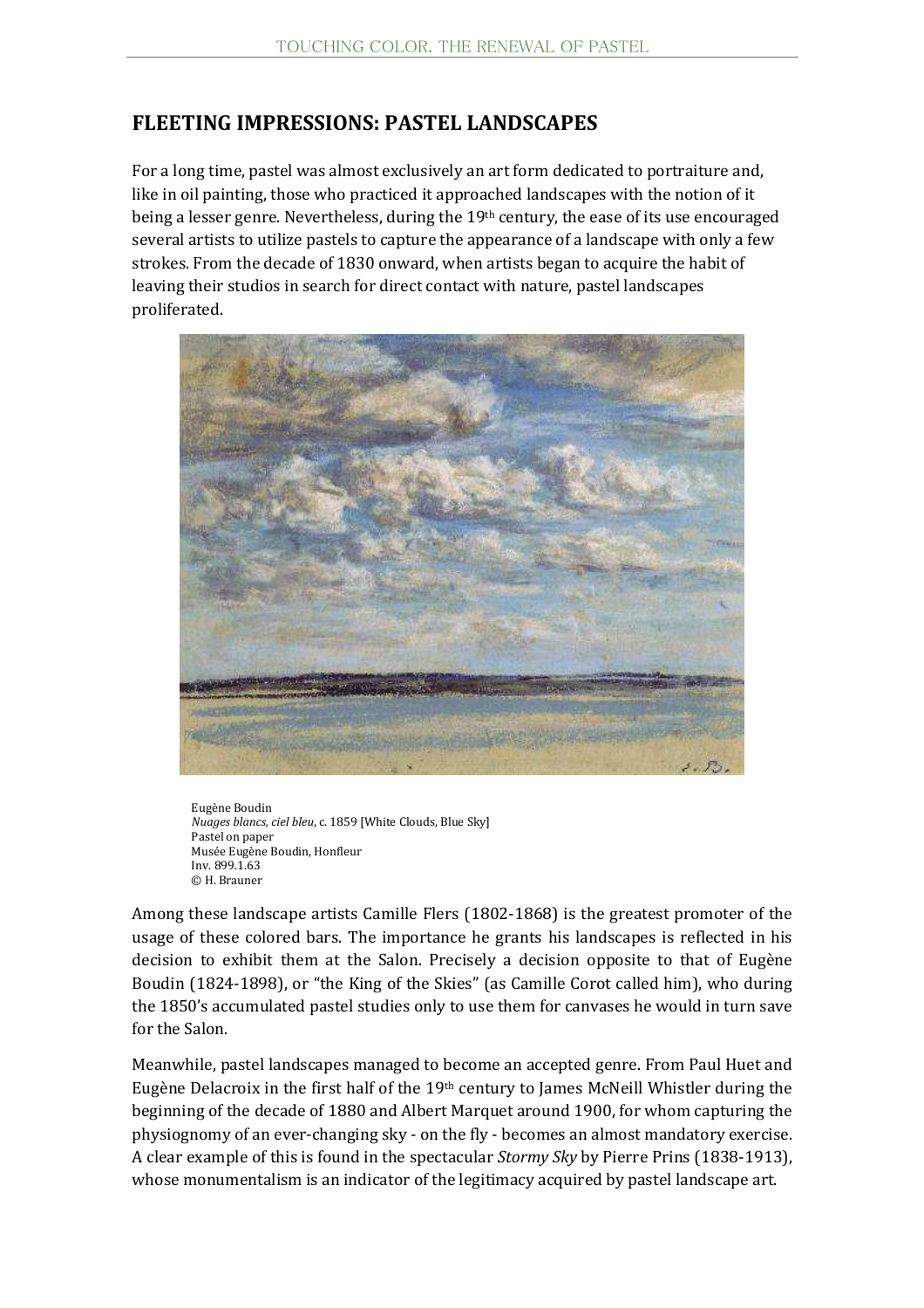#### **THE SOCIETY OF FRENCH PASTEL ARTISTS:**

#### **AN ECLECTIC COLLECTIVE**

In 1885 Roger Ballu (1852-1908), Fine Arts Inspector of France, creates the Society of French Pastel Artists, specifically in charge of "displaying, developing and promoting pastel art". In a certain way, the creation of a structure dedicated to champion pastel art indicates that the technique's legitimacy is still questionable. In this sense, the first exhibition by the Society in 1885, which includes many masters dating back to the  $18<sup>th</sup>$ century, is a clear sign: pastel artists, in search of prestige and credibility, are trying to find illustrious predecessors.

The Society, focusing on its members' talent, did not impose any sort of aesthetic guidelines, thus its exhibitions were characterized by their eclecticism and by the diversity of subjects: the views of towns, for which Jean-Charles Cazin (1841-1901) is renown, sit side by side with the landscapes of Alexandre Nozal (1852-1929), while the serene and classical figures of Pierre Puvis de Chavannes (1824-1898) contrast with the much brighter works of Albert Besnard (1849-1934).

In its thirty years of existence, the Society of French Pastel Artists managed to place this medium in the spotlight. However, this recognition remained somewhat imperfect since, due to the lack of renewal, the Society began to age and isolate itself from truly innovative artists. In fact, it was not in the spirit of modern artists - so open to the unbiased use of different mediums - to adhere to a society that defended one technique above another, and continued to place it in the pedestal of a remote  $18<sup>th</sup>$  century.

#### **INTERNATIONAL EXPANSION**

The decade of 1880 is marked by the unprecedented rise of pastel, earning a privileged position within the international art scene. After the creation of the Society of Pastel Painters in New York, in 1882, and the Society of French Pastel Artists, in 1885, the United Kingdom in turn founded its own structure: The British Society of Pastel Artists. Two of its pillars, George Clausen (1852-1944) and Sir James Guthrie (1859-1930), among others, advocated not only the latest Parisian developments (for example in *Women Working in a Field,* in which Guthrie clearly credits the Naturalist Movement) but also the work of James McNeill Whistler (1834-1903), whose series of Venetian pastels, exhibited in London in 1881, signified a notable event.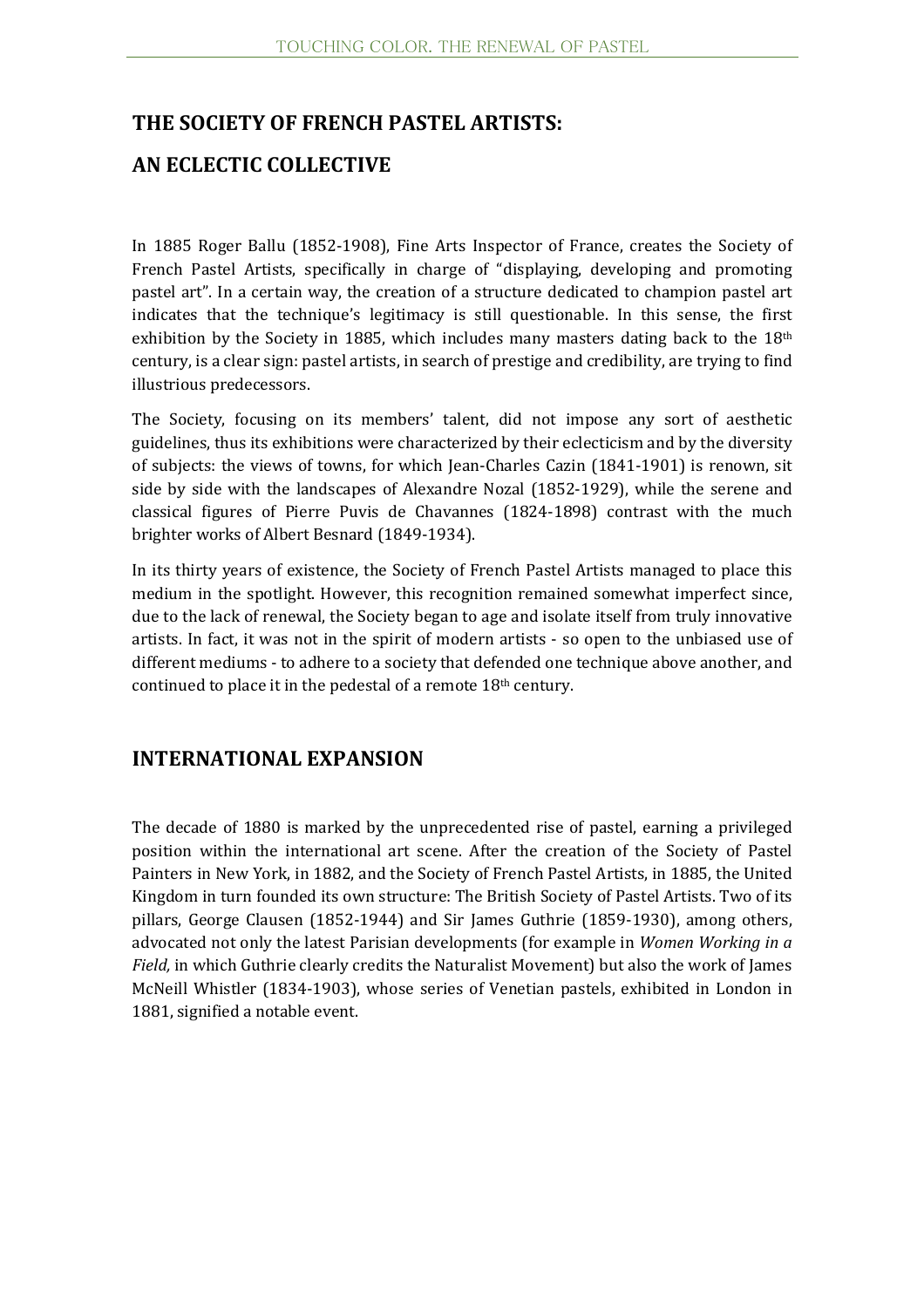Belgium also becomes passionate for the color bars, giving way to generalized exchanges in all directions: ten years after exhibiting at the British Society of Pastel Artists, Belgian artist Fernand Khnopff (1858-1921) sends his work *A Violinist* to the annual exhibition at the Munich Secession before displaying it at the newly created National Society of Pastel and Watercolor Artists in 1900 in Brussels.

The embrace of pastel, during the decade of 1890, by part of Polish artists Teodor Axentowicz, Stanisław Wyspiański and Leon Wyczółkowski, and beyond 1900 by part of German secessionists Max Liebermann and Ludwig von Hofmann, Russian Viktor Borísov-Musátov or Italians Giacomo Balla, Gino Severini and Umberto Boccioni, culminates the process of expansion of a medium that had ceased to be a private ground for French artists.



Fernand Khnopff *Diffidence*, 1893 Pencil and pastel on platinum print Peter & Renate Nahum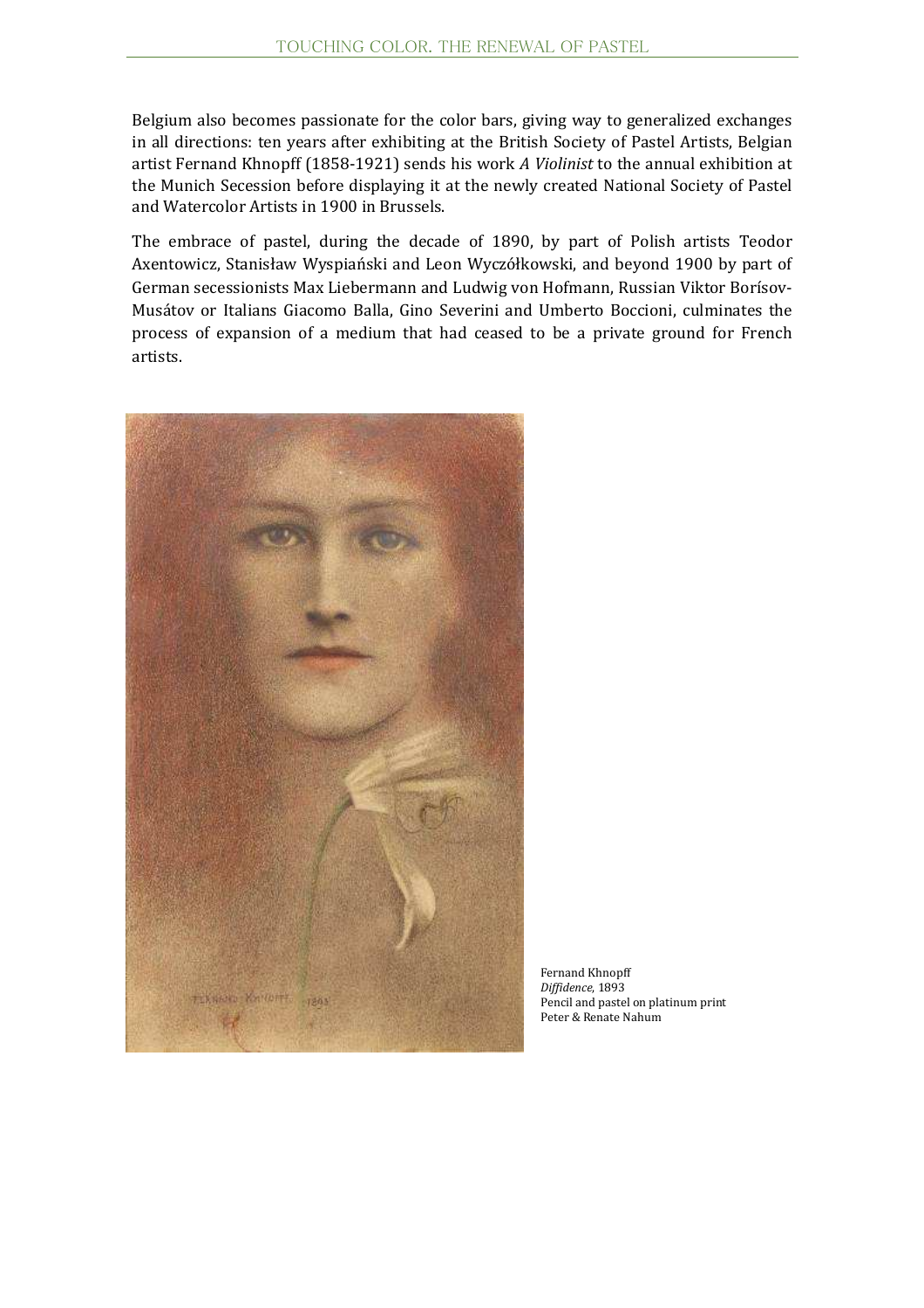#### **IMPRESSIONISM, A REBIRTH**

This handy material -that allows artists to work swiftly and in the open air- is truly compatible with their aesthetic.

Nevertheless, the Impressionists who were most passionate about pastel have a true predilection for the representation of the human figure. Such is the case with an artist who maintained a tangential relationship with this trend: Giuseppe De Nittis (1846-1884), whose elegant scenes bathed in the light of a sunlit garden or under the gray sky of an autumn park, were widely acclaimed to the point of De Nittis receiving all the honors before the very eyes of his Impressionist friends. Edgar Degas (1834-1917) also explored contemporary life (scenes of theater-cafés, ballets at the opera, ironers, etc.), but without De Nittis' same success. Hurt, in the deepest possible way, he would respond to his Italian colleague, who had already passed away at the time, with his famous series of female nudes, whose triviality opposes the focus on elegance that granted De Nittis so much praise. This usage of pastel is much more defiant and perfectly illustrates Degas' famous adagio: "Grace is in common things".

On his part, Pierre-Auguste Renoir (1841-1919), whose work is indefectibly linked to the female figure, sometimes used pastel to swiftly execute depictions loaded with charm. Renoir, whose passion for the  $18<sup>th</sup>$  century is notorious, utilizes the medium in a way that recalls the joy of his illustrious precursors who, much like him, used pastel with evident poise.



Pierre-Auguste Renoir *L'enfant à la pomme* ou *Gabrielle, Jean Renoir et une fillette*, 1895-1896 [Child with an Apple *or* Gabrielle, Jean Renoir and a Little Girl] Pastel on paper Collection of Mrs. Leone Cettolin Dauberville © Jean-Louis Losi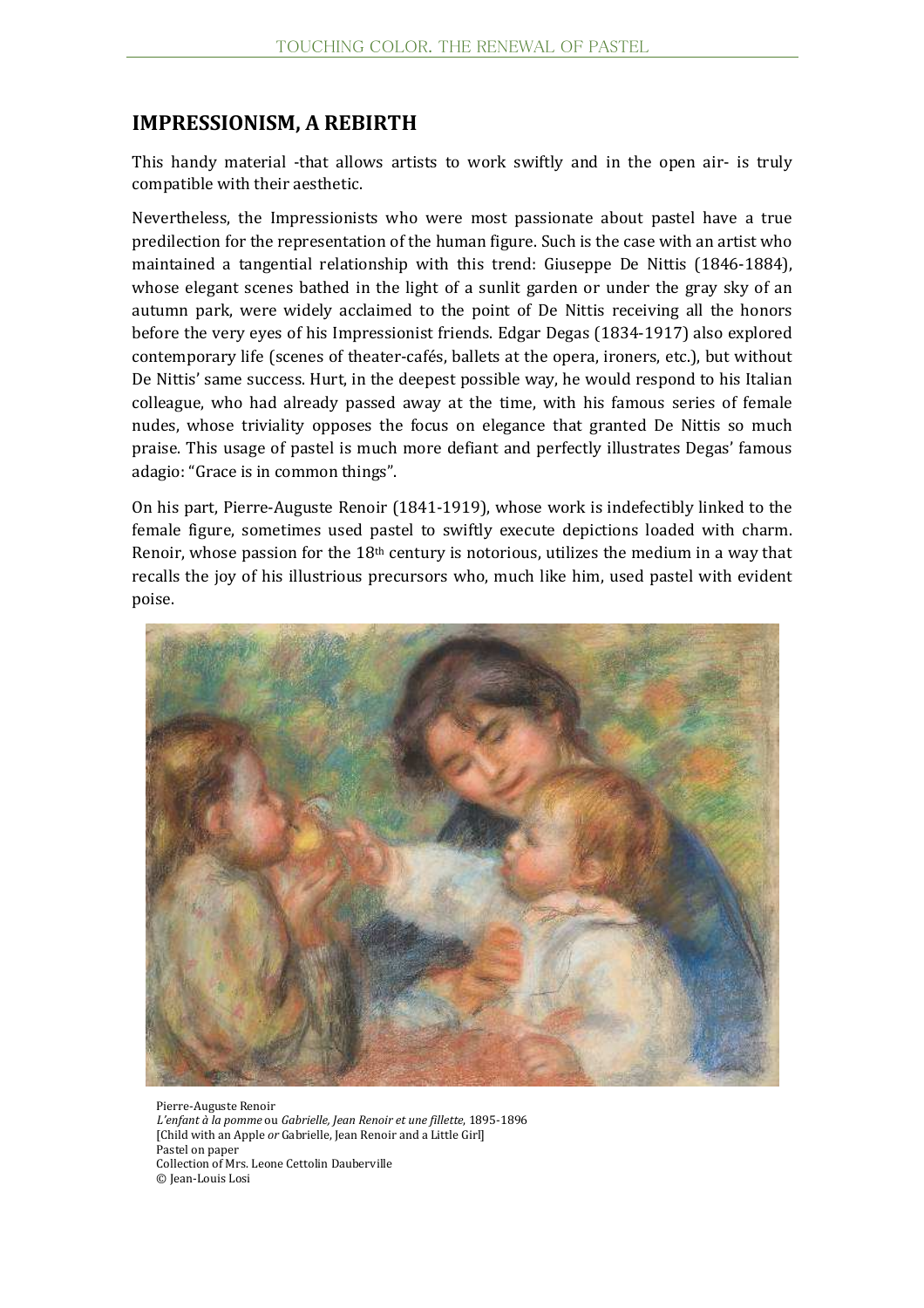#### **INCANDESCENT COLOR**

Pastel's growing success during the last quarter of the  $19<sup>th</sup>$  century is not due to its increase in legitimacy, the characteristics of the material itself must also be contemplated; its vivid colors possess the great advantage of facilitating enormously intense effects.



Louis Anquetin *Jeune femme lisant un journal, 1890* [Young Woman Reading a Newspaper] Pastel on paper Tate, London. Donated by Francis Howard 1922 © Tate, London 2019

Among the artists of this generation, the experience of color is granted an almost mystical dimension, and although the lit pastels of Jules Chéret (1836-1932) or Edmond Aman-Jean (1858-1936) do not have this purpose in mind, they do underline the singular and in more than one aspect unmatched virtues of pastel. Aman-Jean's figures, lacking any psychology, are above all else magnificent chromatic dispositions. The incandescence of Louis Anquetin's (1861- 1932) work, as in *The Roundabout at Champs-Elysées* or *Young Woman Reading a Newspaper*, force the stylization of contours and the intensity of colors that to a point where they seem to be the transposition of stained glass windows.

On his part, a young Pablo Picasso (1881-1973) is

seduced by bohemia, the cabarets, and the decadence of early 1900's Paris. Dancers, variety artists and characters of the night crowd his works of 1901. The taste for spontaneity and for those nocturnal themes is an inheritance, to a great degree, from Henri de Toulouse-Lautrec, of whom he would later say: "It was in Paris where I realized what a great painter Toulouse-Lautrec was." Picasso manifests his admiration for the French artist in such works as *End of the Number*, through the application of solid and flat colors and a line that clearly delineates the silhouette of the figure as if powerfully synthesizing it.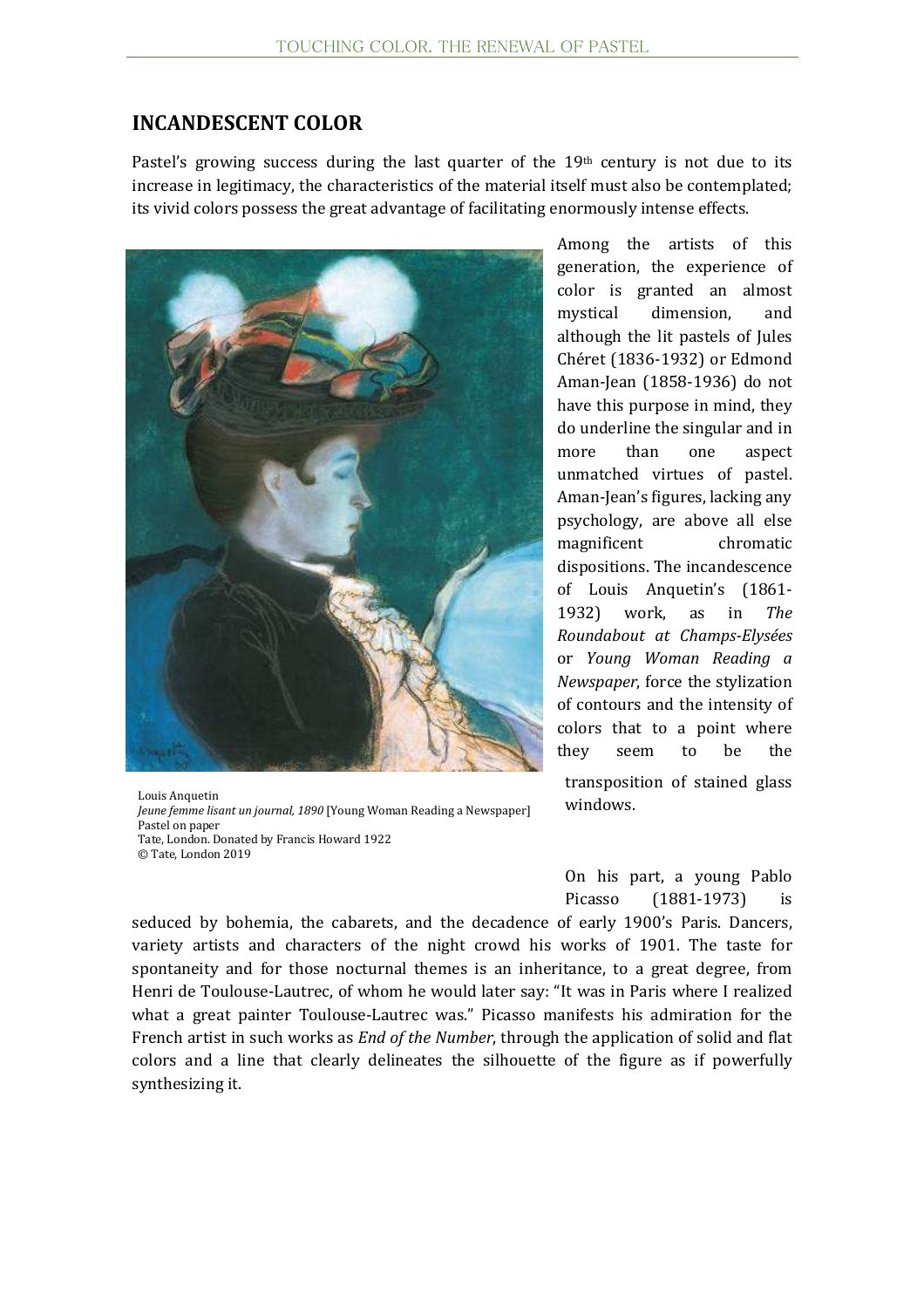#### **SYMBOLIST ENIGMAS**

Drawn by its will for emancipation from flat and accurate reproductions of reality, the generation born around 1860 aspired to capture dreams and imagination. Pastel became a precious aid: this delicate and powdery medium, that emanates an aura of beauty and fragility, allowed artists the ability to contradict the solidity of oil painting by obtaining airy and mysterious effects. While impressionists privileged daytime and well-lit landscapes, Symbolists, on the other hand, appreciated darkened atmospheres, conducive to mystery. In this sense, Belgian artist William Degouve de Nuncques (1867-1935) is emblematic: he produced night-time pastel landscapes, devoid of human presence, in order to better highlight their ghostly and silent character. The use of dark colors, along with his great mastery of pastel blending, allows Degouve de Nuncques to surround these visions from a dream with mystery. This twilight ambience was also appreciated by Émile-René Ménard (1862-1930): in great measure due to the powdery matter of pastel, his landscapes depicting ancient ruins, haloed with gold, possess the charm of a memory about to fade.

With the turn of the century, already innumerable Symbolist artists become sensitive to this medium. Journalist Albert Flament notes in 1899 "[pastel] has become the poetry of painting; while oil based color has continued to be its prose".



William Degouve de Nuncques *Intérieur de forêt*, 1894 [Forest Interior] Pastel on paper Musée de l'École de Nancy, Nancy Inv. L02 © Nancy, musée de l'Ecole de Nancy. Photo Studio Image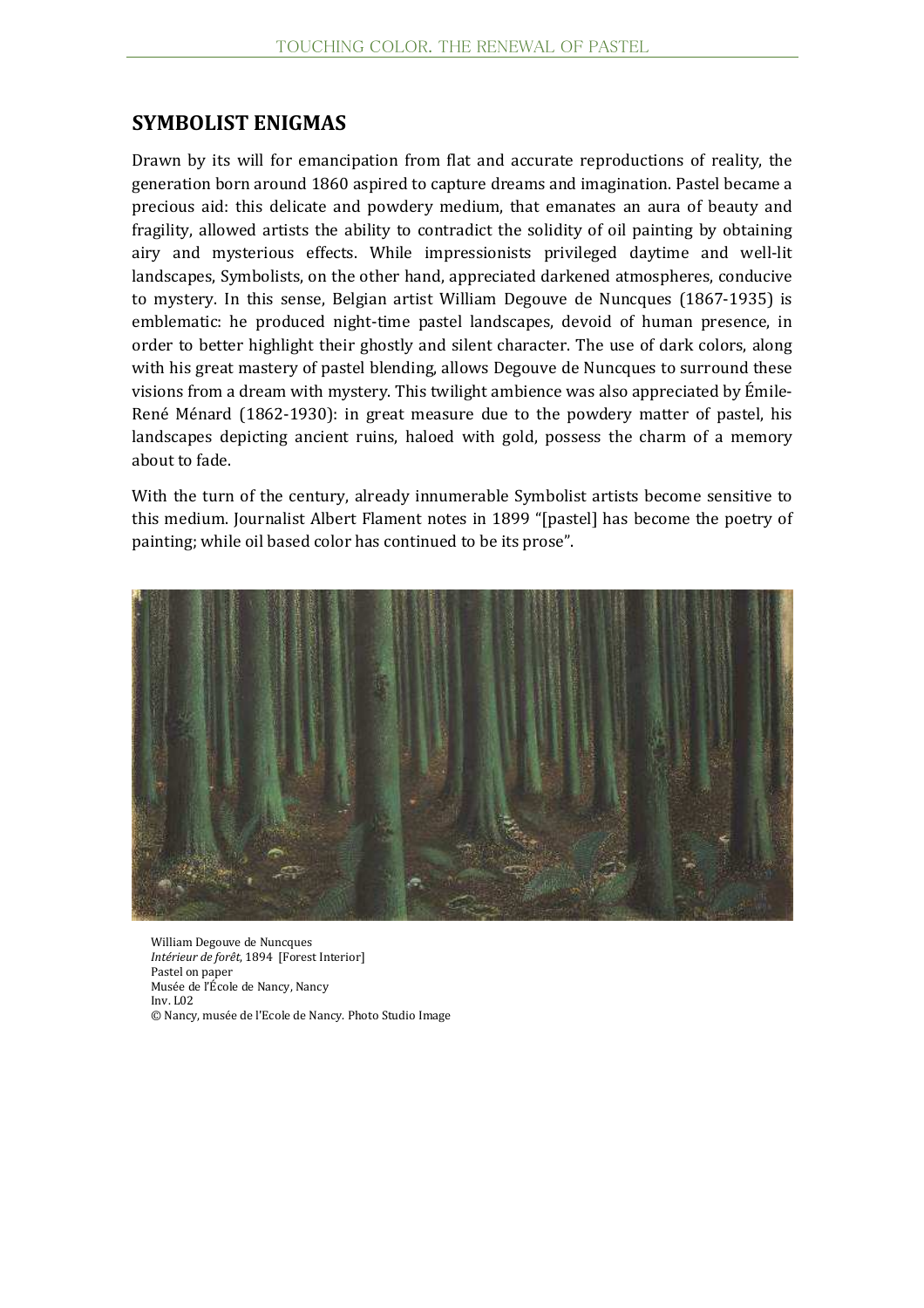#### **ODILON REDON: PASTEL TRANSFIGURED**

Odilon Redon (1840-1916) is considered as the most inspired pastel artist of the late  $19<sup>th</sup>$ and early 20th centuries: it is he who devotes himself to pastel with most perseverance and conviction and who dedicates unequivocal aesthetic and spiritual considerations, turning it into more than just a simple medium.

After having exclusively dedicated twenty years to charcoal (his famous "Blacks"), Redon resorts to chromatics through pastel at a time during which color is being reaffirmed by several artists as a primary objective, as an autonomous entity: thus, the intensification of color signals a reinforcement of the sensitive dimension of a work of art that must reflect its authors vision and reach a superior state of being. Redon cannot choose better: due to the intensity of its colors, pastels are unmatched in their ability to rouse the imagination and confer the images he obsesses over an unparalleled presence. These possess one particularity: the countless works depicting Christ, Buddha, Visitations, Joan of Arc, haloed Virgins, silhouettes under an arch, stained glass windows, Pegasus and Apollo's chariots, without forgetting the opulent bouquets made of dreamy flowers, all of which refer to a highly spiritual and syncretic universe. Transcendental aspirations reverberate through his work, and pastels particularly must be understood as true epiphanies.



Odilon Redon *La cime*, 1894 [The Summit] Pastel on paper Van Gogh Museum, Amsterdam Inv. d1051N1996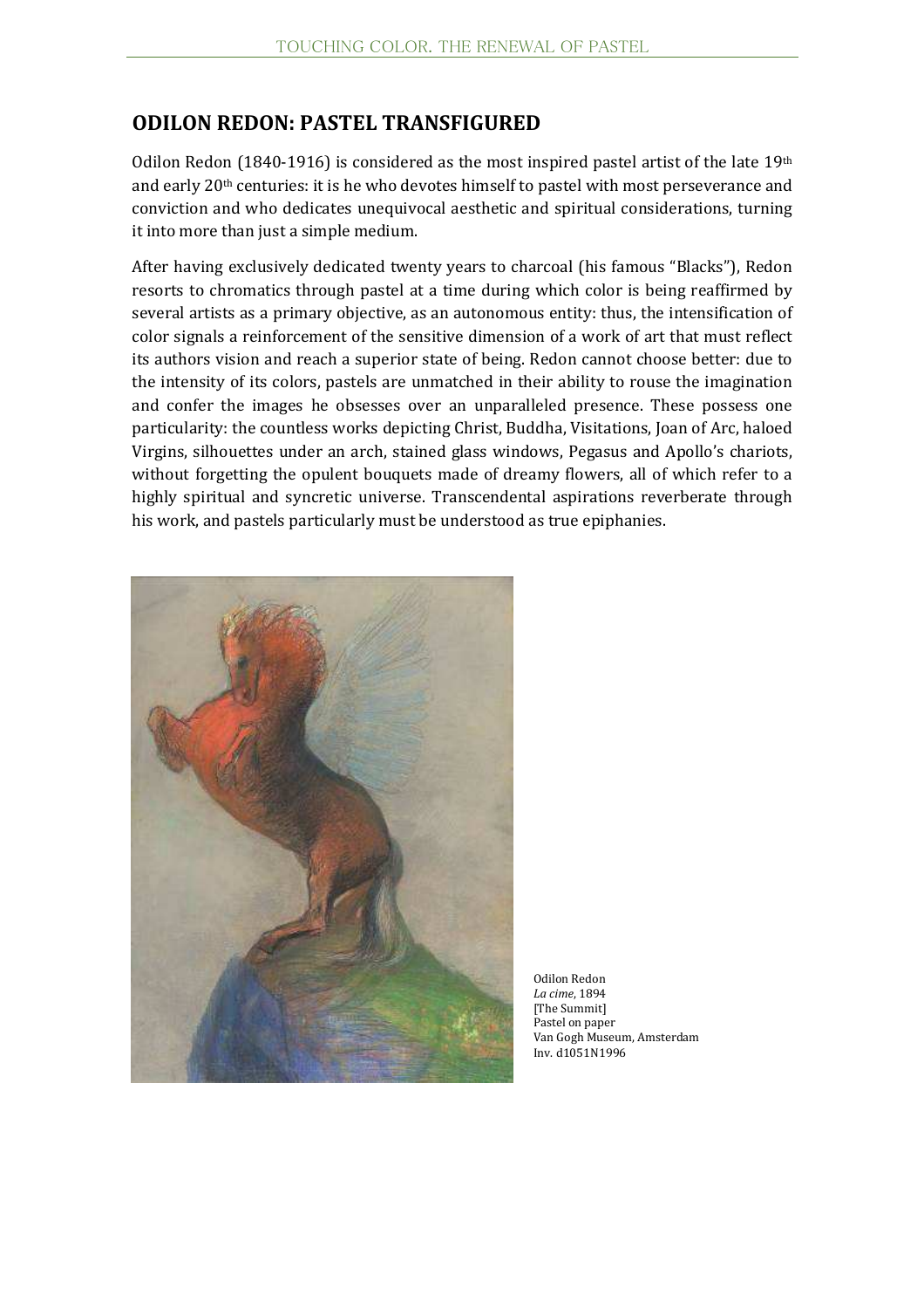#### **THE 20TH CENTURY: FROM SYMBOL TO GESTURE**

The use of pastel in the early  $20<sup>th</sup>$  cannot be understood without the mastery of Odilon Redon (1840-1916) nor without the diffuse spirituality of late Symbolism, that stems from parts of the language used by the *Avant-garde*: Joseph Stella (1877-1946), the first Theo van Doesburg (1883-1931), Otto Freundlich (1878-1943) or Joaquim Mir (1873-1940) demonstrate how the transnational language of the turn of the century settles within pastel and foreshadows abstraction.



These creators distanced themselves from the debate over the hierarchy of techniques: pastel was not imbued with greater or lesser nobility, it simply facilitates the enunciation of a particular message. This is the role it takes in the works of the more classical Pablo Picasso (1881-1973), such as *Study of Hands* (1921), or in *The Reaper* by Pablo Gargallo (1881- 1934), where he supports skin-like textures and provides sweetness and a chromatic richness that is recovered after cubism.

Pablo Picasso *Étude de mains*, Fontainebleau, verano de 1921 [Study of Hands, Fontainebleau] Pastel on raw vellum paper Musée National Picasso, Paris. Pablo Picasso Donation, 1979 Inv. MP907 © RMN-Grand Palais (Musée national Picasso-Paris) / Thierry Le Mage © Sucesión Pablo Picasso, VEGAP, Madrid, 2019

In an unbiased way, Joan Miró (1893-1983) also resorts to pastel: decades after the juvenile *Bellver Forest* (1910), he returns to the medium in a fundamental chapter of savage paintings from 1934, countering the elegant pastel portraits of the previous century. While fellow artists, such as Roberto Matta (1911-2002) or André Masson (1896- 1987), recall how surrealism found the pastel to be one of the methods by which to transfer the relationship between the hand and the pencil, characteristic of automatic writing, into painting. A link that has its final accent in the work of Hans Hartung (1904- 1989), who reactivates pastel as a type of painting where previously rehearsed personal spellings reverts the idea of automatisms through the ritual of repetition. Hartung exemplifies the way in which 20th century artists *touched color* with iconoclastic and multiformed gestures of their hands until they were able to expand the frontiers of paste, liberated from prejudice, emancipated from its own history.